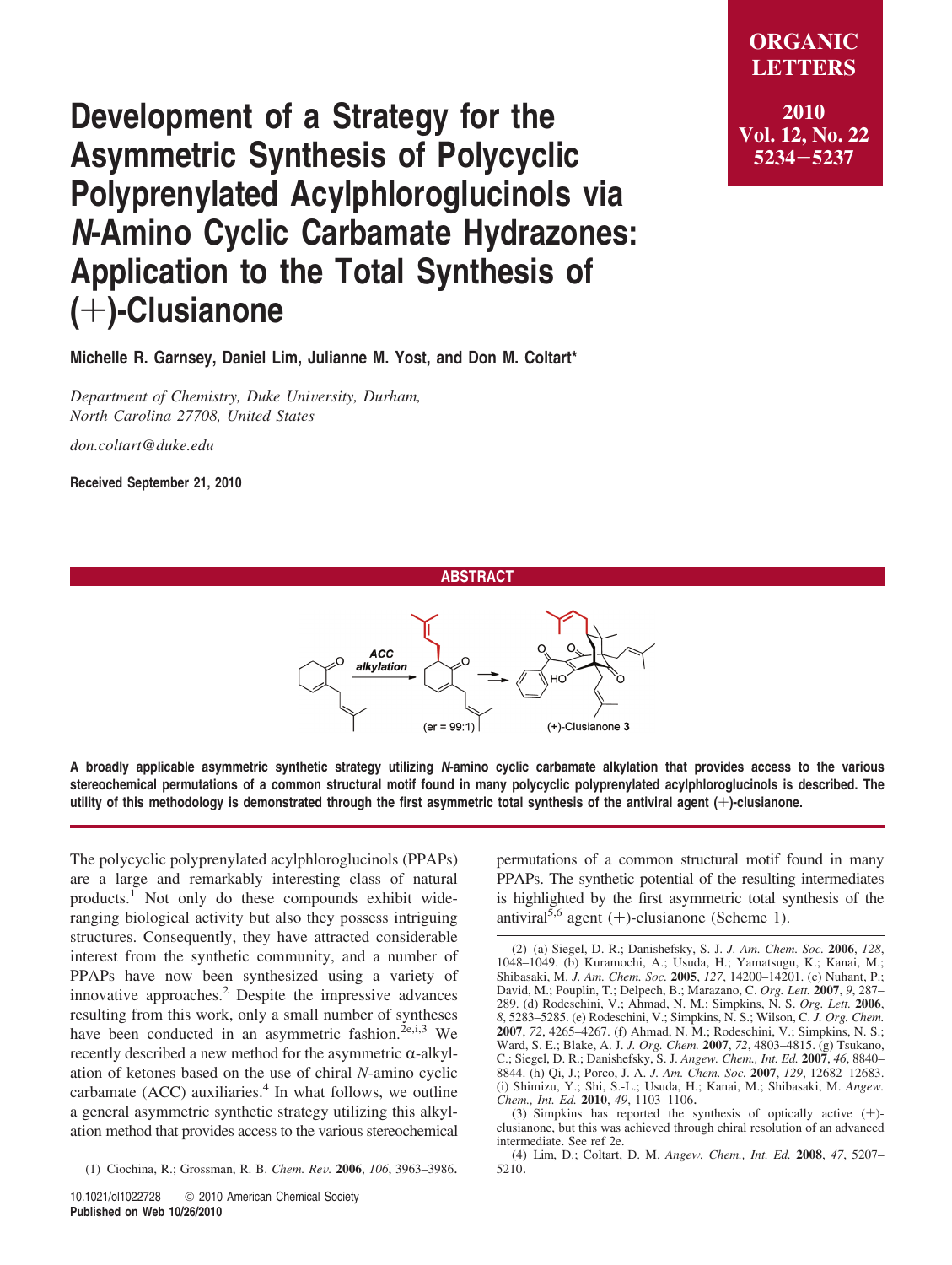**Scheme 1.** Asymmetric Total Synthesis of (+)-Clusianone via Asymmetric ACC Alkylation



Presently, well over 100 PPAPs are known.<sup>1</sup> They are categorized as type A, B, and C, depending on the position of the benzoyl moiety (Figure 1a);<sup>1,7</sup> (+)-clusianone is a type



**Figure 1.** (a) Type A, B, and C PPAPs. (b) Naturally occurring stereochemical permutations of the C3- and C4-alkyl groups.

B system. The 2,3,3,4-tetrasubstituted cyclohexanone scaffold is a common structural motif that is shared by the majority of all known PPAPs. $<sup>1</sup>$  In these systems, the 2- and 4-positions</sup> are always stereogenic, and the 3-position is either dimethylated or substituted with a methyl and a homoprenyl group and, therefore, also stereogenic. With regard to absolute configuration, the naturally occurring substitution patterns<sup>1</sup> are shown in Figure 1b. We reasoned that if a general asymmetric synthesis of the 2,3,3,4-tetrasubstituted cyclohexanone core was available that provided access to these naturally occurring stereochemical patterns then it could provide the basis for the asymmetric total synthesis of a substantial proportion of all PAPPs.

We recently described the use of chiral *N*-amino cyclic carbamate (ACC) auxiliaries for the asymmetric  $\alpha$ -alkylation of ketones (Scheme 2).4 ACC auxiliaries react readily with ketones to afford the corresponding hydrazones  $(8 \rightarrow 9)$ .



These undergo rapid deprotonation to the azaenolates, which alkylate on up to a multigram scale with excellent stereoselectivity and yield  $(9 \rightarrow 10)$ . Moreover, the auxiliaries can be recovered quantitatively and recycled  $(10 \rightarrow 11 + H_2 NY)$ . It occurred to us that this alkylation procedure could provide the basis for an efficient and general asymmetric approach to the desired 2,3,3,4-tetrasubstituted cyclohexanone core and thus open the door to the asymmetric total synthesis of a range of PPAPs.

The synthetic strategy that we envisioned is shown in Scheme 3. A 2-substituted cyclohexenone **14**<sup>8</sup> would serve





as the substrate for enantioselective ACC alkylation, ultimately giving enone **15**. Grignard addition would then be used to install the C3 methyl group  $(15 \rightarrow 16)$ , which would be followed by a Babler-Dauben oxidation<sup>9</sup> producing transposed enone **17**. At this point, the cyclohexenone would undergo either methyl cuprate addition to produce the C3 *gem*-dimethyl moiety or diastereoselective 1,4-addition<sup>10</sup> using a homoprenyl cuprate to secure the C3 stereocenter  $(17 \rightarrow 18)$ .

<sup>(5)</sup> Piccinelli, A. L.; Cuesta-Rubio, O.; Chica, M. B.; Mahmood, N.; Pagano, B.; Pavone, M.; Barone, V.; Rastrelli, L. *Tetrahedron* **2005**, *61*, 8206–8211.

<sup>(6)</sup> Ito, C.; Itoigawa, M.; Miyamoto, Y.; Onoda, S.; Sundar Rao, K.; Mukainaka, T.; Tokuda, H.; Nishino, H.; Furukawa, H. *J. Nat. Prod.* **2003**, *66*, 206–209.

<sup>(7)</sup> Cuesta-Rubio, O.; Velez-Castro, H.; Frontana-Uribe, B. A.; Cardenas, J. *Phytochemistry* **2001**, *57*, 279–283.

<sup>(8)</sup> For representative synthetic approaches to such compounds, see: (a) Clark, R. D.; Heathcock, C. H. *J. Org. Chem.* **1976**, *41*, 636–643. (b) Taber, D. F. *J. Org. Chem.* **1976**, *41*, 2649–2650.

<sup>(9)</sup> Babler, J. H.; Coghlan, M. J. *Synth. Commun.* **1976**, *6*, 469–474. Dauben, W. G.; Michno, D. M. *J. Am. Chem. Soc.* **1977**, *42*, 682–685.

<sup>(10)</sup> Breit, B.; Dremel, P. Copper-mediated Diastereoselective Conjugate Addition and Allylic Substitution Reactions. In *Modern Organocopper Chemistry*; Krause, N., Ed.; Wiley-VCH: Weinheim, 2002; pp 188-223.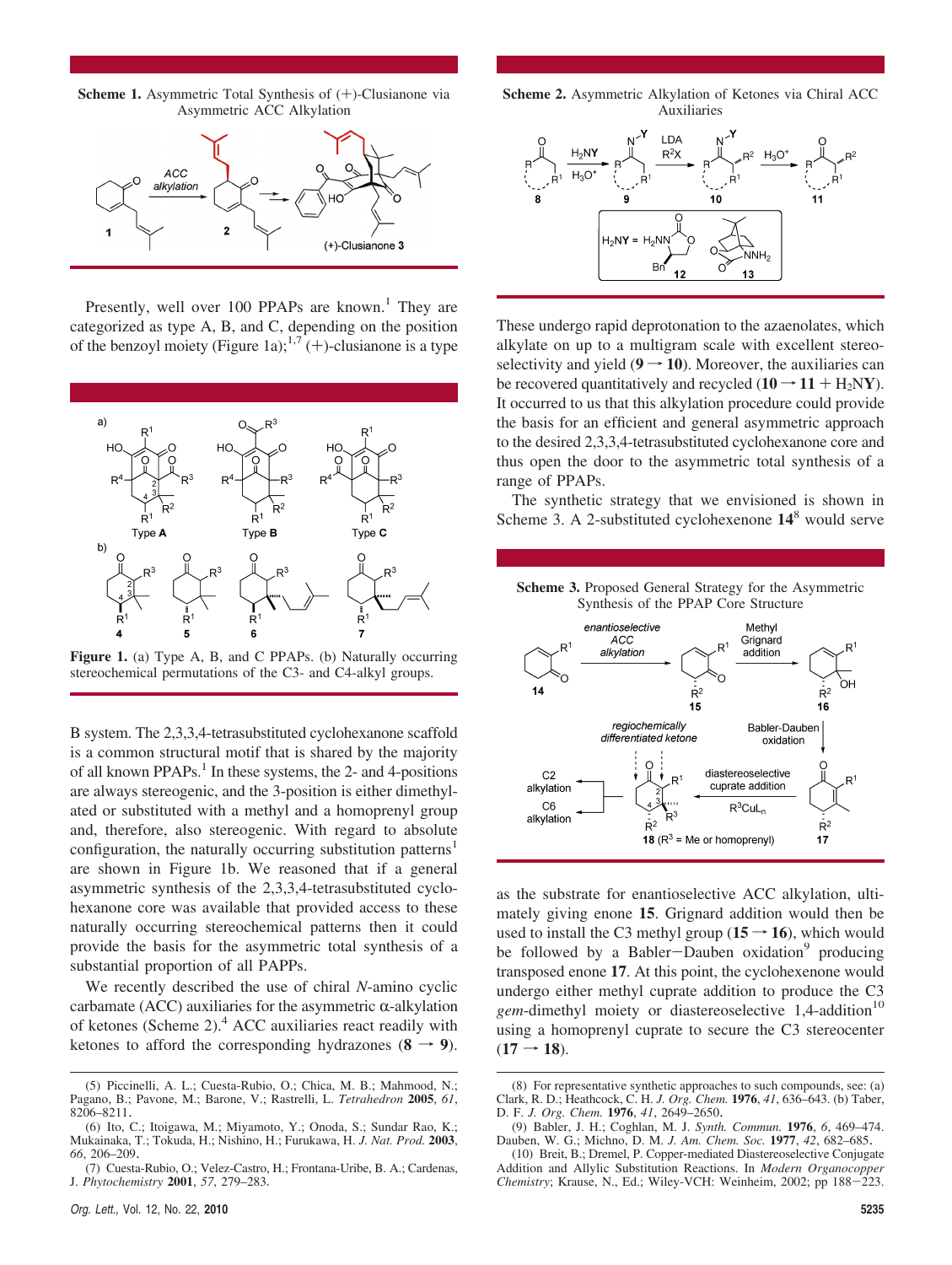We began our studies by preparing enone **1** using a combination of literature procedures (Scheme 4).<sup>2c,8a</sup> Thus, 1,3-

**Scheme 4.** Asymmetric Synthesis of Advanced Ketone



cyclohexadione (**19**) was prenylated, and the product was subsequently treated with oxalyl chloride to generate  $\beta$ -chloro enone 21. Metallic reduction  $(21 \rightarrow 1)$  gave the desired enone substrate for the ACC alkylation sequence.<sup>4</sup> On the basis of our previous success with auxiliary **13** in various alkylations,4 hydrazone **22** was prepared. It was then alkylated in excellent yield by treatment with LDA and prenyl bromide  $(22 \rightarrow 23)$ . The auxiliary was removed from the alkylated product  $(23 \rightarrow 2)$  by treatment with *p*-TsOH·H<sub>2</sub>O in acetone/H<sub>2</sub>O, which gave the desired ketone with excellent overall asymmetric induction (er  $= 98:2$ ).<sup>11,12</sup> The (*S*)-configuration at the new stereogenic center was inferred by analogy to our previous studies.4 With ketone **1** in hand, we also tested the alkylation using the phenylalanine-based auxiliary **12**. To our surprise, unlike our previous experience with acyclic ketones,<sup>4</sup> the enantioselectivity (er  $= 99:1$ )<sup>11,12</sup> of the alkylation was even better in this case than it was when auxiliary **13** was used.<sup>13</sup> The stereochemical outcome of this reaction was deduced by comparison to the methylation of the corresponding 2-methylcyclohexenone-derived ACC hydrazone, for which a crystal structure of the product was obtained.<sup>14</sup>

With a reliable route to advanced ketone **2** secured, we initiated the proposed methylation/carbonyl transposition se-

 $(13)$  Investigations into the origins of this differential selectivity are underway.

quence. To do this, **2** was treated with MeMgBr, forming tertiary allylic alcohol **26** as a mixture of diastereomers (Scheme 5). These were used without separation in a Babler-Dauben





oxidation<sup>9</sup> to produce enone 27. Compound 27 is common to the preparation of the different PPAP motifs shown in Figure 1 and marks a divergence point in the synthetic strategy. As such, to access the *gem*-dimethyl function (cf. **5**), the Simpkins conjugate addition protocol<sup>2d</sup> was employed, which provided smooth access to **28**. Silyl enol ether **28** could be readily hydrolyzed to give ketone **29** as a mixture of diastereomers. Separately, the  $\beta$ -homoprenyl substituent was installed in an analogous fashion using a homoprenyl Grignard reagent.<sup>15</sup> We were pleased to find that this transformation proceeded with excellent diastereoselectivity, with **30** being the only conjugate addition product detected.<sup>16</sup> In this case, however, the silyl enol ether function was not sufficiently stable to silica gel<sup>17</sup> chromatography to give a high yield of pure **30**, so we chose to hydrolyze it directly to ketones **31**. The relative configuration between the C3 and C4 substituents was confirmed by X-ray crystallography of the *p*-tolyl-*N*-sulfonyl hydrazone derivative of the  $2-\beta$  diastereomer of **31**.<sup>14</sup>

Satisfied that we had established a suitably general approach to the key PPAP motifs identified above (see Figure 1), we undertook the extension of this strategy to the first asymmetric total synthesis of  $(+)$ -clusianone.<sup>3</sup>  $(+)$ -Clusianone has been shown to possess antiviral activity against both HIV ( $EC_{50}$  =  $0.020 \pm 0.003 \,\mu M$ <sup>5</sup> and Epstein-Barr virus (17.4  $\pm$  1.2% of cells were EBV-EA positive in the presence of 32 nmol of **3**).6 As such, it is a compelling target for further biological investigation as an antiviral agent.

Our initial approach to (+)-clusianone utilized silyl enol ether **28**. Inspired by work from the Stoltz laboratory,<sup>18</sup> we intended

<sup>(11)</sup> Major enantiomer shown.

<sup>(12)</sup> Established using chiral HPLC by reference to independently prepared racemic material. See the Supporting Information for details.

<sup>(14)</sup> See the Supporting Information for details.

<sup>(15)</sup> Ohloff, G.; Giersch, W.; Decorzant, R.; Buechi, G. *Hel*V*. Chim. Acta* **1980**, *63*, 1589–1597.

<sup>(16)</sup> Small amounts (<10%) of the 1,2-addition products were also produced.

<sup>(17)</sup> Pre-treated with  $1:1:98 \text{ Et}_3\text{N}-\text{EtOAc}-\text{hexanes}.$